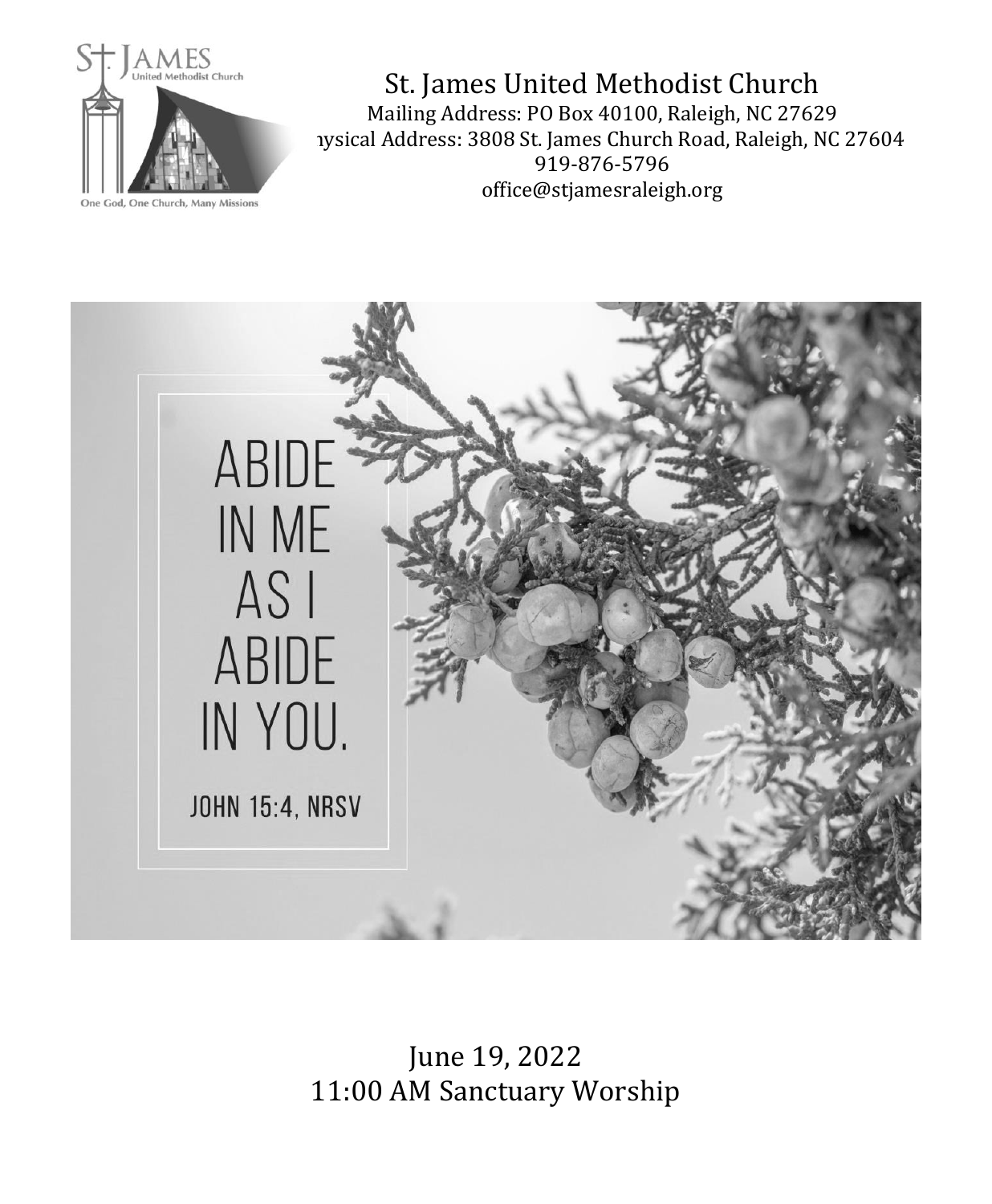Welcome to worship today!

Please remember to follow the directions of our ushers. Masks are no longer mandatory inside the building, but recommended. We will continue to use generous spacing, respect the boundaries of others, and rejoice that we may worship together!

# **Prelude**

*We invite you to enjoy the prelude as a time of quiet reflection, and to individually prepare your hearts for the worship of God.*

# **Call to Worship**

Leader: You are the salt of the earth. **People: May we season the world with faithfulness, O God.** Leader: You are the light of the world. **People: May your love shine through us, O Christ our Savior.** Leader: You are a city built on a hill. **People: May your vigor make us bold witnesses, O Spirit of the only living God.**

© 2011 Robert D. Ingram

#### **Sharing Peace**

**Hymn –** *Gather Us In TFWS 2236*

**Affirming Our Faith** A Statement of Faith from the United Church of Canada *UMH 883*

# **Choir Anthem** *– Jesu, Jesu, Fill Us with Your Love*

Jesu, Jesu, fill us with your love, show us how to serve the neighbors we have from you. Kneels at the feet of his friends, silently washes their feet,

Master who acts as a slave to them.

Jesu, Jesu, fill us with your love, show us how to serve the neighbors we have from you. Neighbors are wealthy and poor, varied in color and race,

Neighbors are near us and far away.

These are the ones we should serve, these are the ones we should love;

All these are neighbors to us and you, Jesu.

Jesu, Jesu, fill us with your love, show us how to serve the neighbors we have from you. Jesu, Jesu, Jesu.

Loving puts us on our knees, silently washing their feet:

this is the way we should live with you.

Jesu, Jesu, fill us with your love,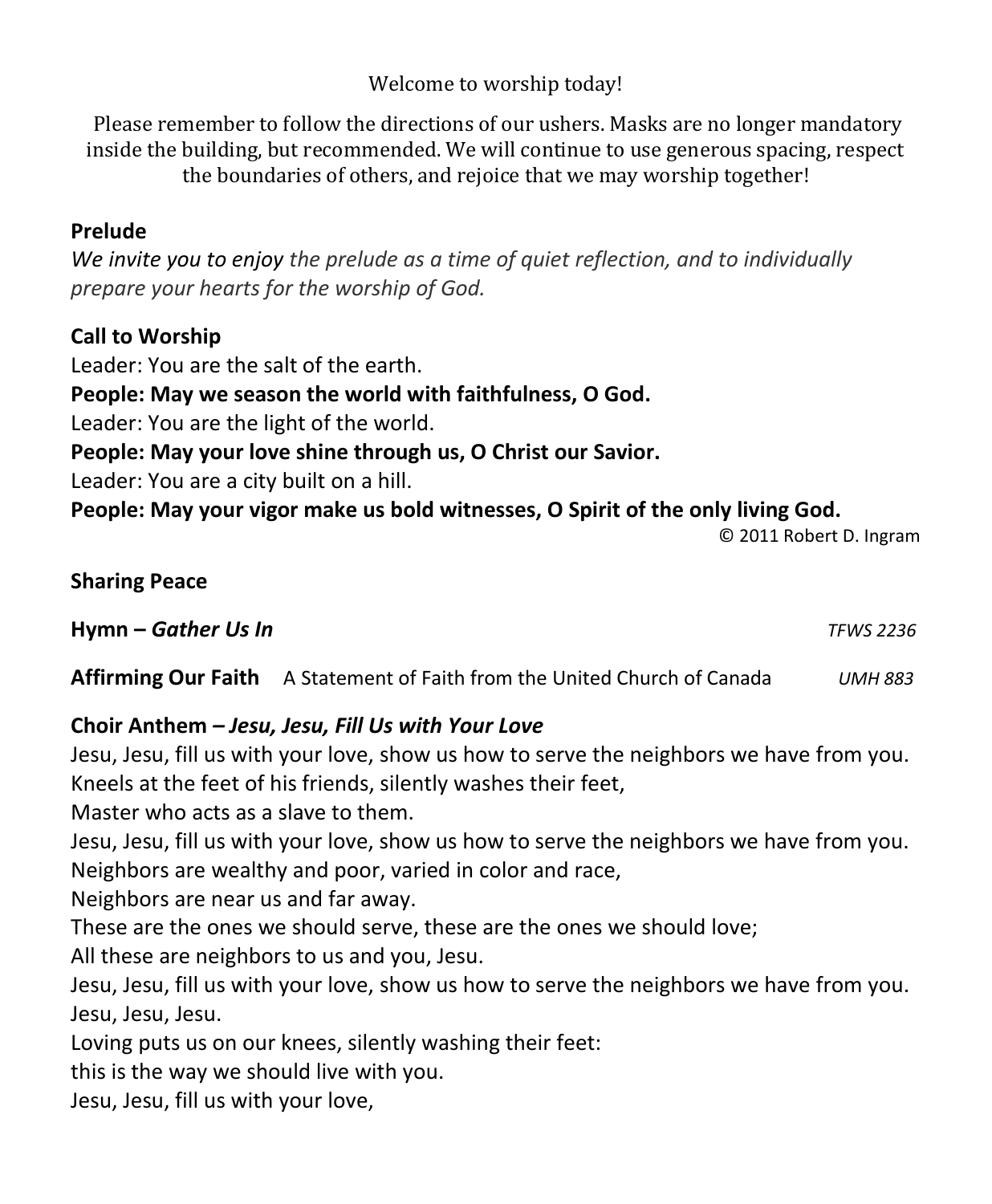show us how to serve the neighbors we have from you, Jesu.

Jesu, Jesu, fill us with your love, show us how to serve the neighbors we have from you, the neighbors we have from you, show us how to love, Jesu!

Tom Colvin; arr. by Steven Strite. ©2019 1969, words rev. 1997, and this Arr. © 2018 Hope Publishing Company. CCLI # 1374588

### **Prayer Time and Lord's Prayer**

*(To share your joys and concerns, please text them to Elias at 252-578-1090.)* **Our Father, who art in heaven, hallowed be thy name. Thy kingdom come, thy will be done on earth as it is in heaven. Give us this day our daily bread. And forgive us our trespasses, as we forgive those who trespass against us. And lead us not into temptation, but deliver us from evil. For thine is the kingdom, and the power, and the glory, forever. Amen.** 

## **Scripture Lesson – John 15:4**

Remain in me, and I will remain in you. A branch can't produce fruit by itself, but must remain in the vine. Likewise, you can't produce fruit unless you remain in me.

## **Message – Rooted in Love: Youth ASP Sharing Day**

**Hymn –** *The Servant Song TFWS 2222* **Blessing & Sending Out Sharing Our Offerings**

**Out to Serve in the World**

*The flowers in worship today are given to the glory of God by Dylan & Mitchell Rhoades in honor of their father David Rhoades on Father's Day.*